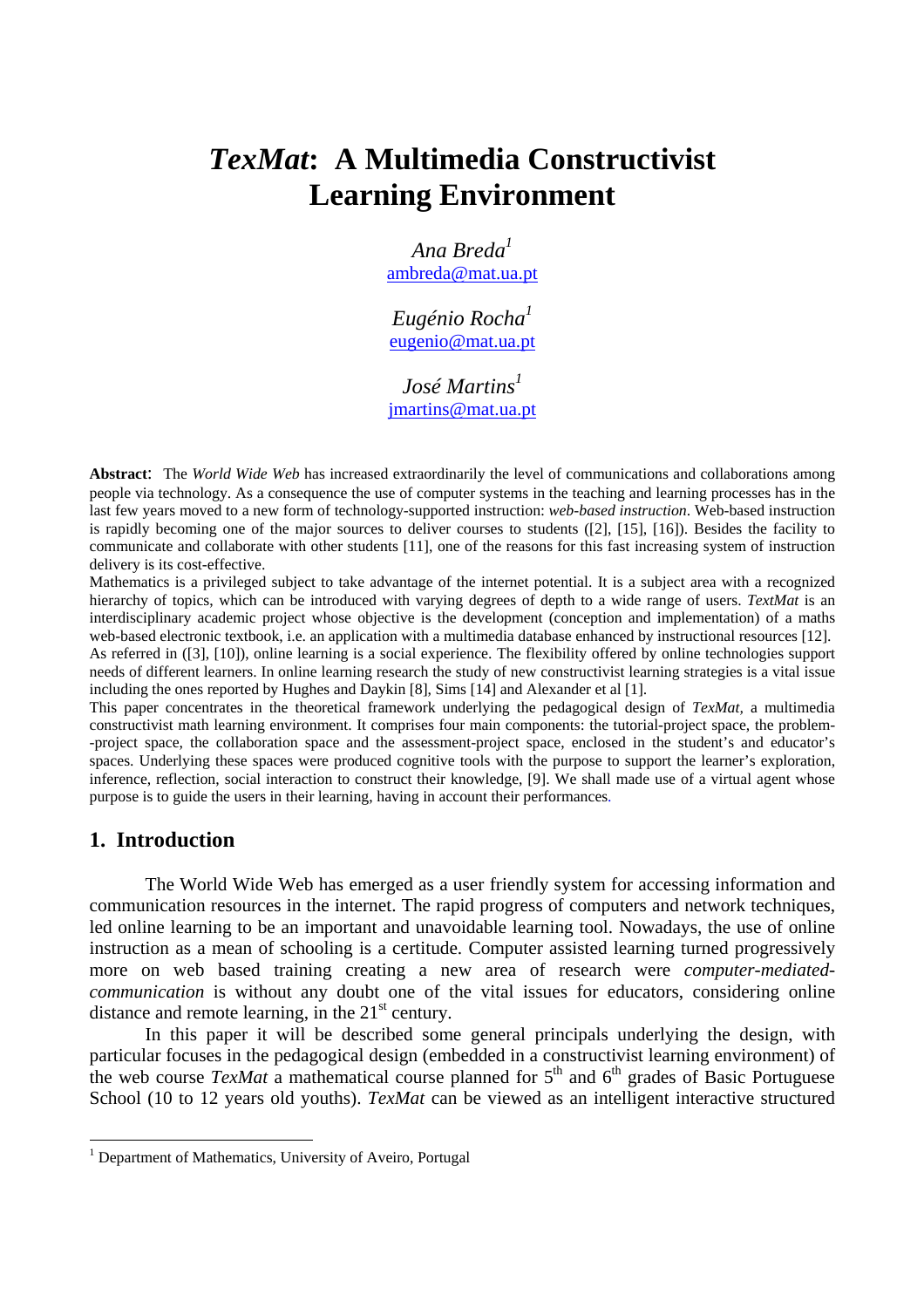collection of educational tools (text, animations, videos, chat channel) providing an active and participative self, coach or collaborative learning with pedagogical interactions of type: *studentoriginate actions* (exploration of units of knowledge, information and/or help request, problem solving) and *educator-originate actions* (help and recommendations, monitoring, assessment).

The development of *TexMat* has been carried out in the context of *Geometrix*, an interdisciplinary project, involving mathematicians, informatics and designers whose target is the development of specific structural computer designs for the teaching and learning of mathematics.

# **2.** *TexMat* **General Design Principles**

Obviously, the design of a web courseware has a great influence on the teaching/learning processes. In [18], were described some expected properties and factors that should be considered in the designing of a web course. A summary of these properties and factors are given in the following table.

| <b>FACTOR</b>         | <b>Information</b> | <b>Content</b> | <b>Course</b>    | <b>Course</b>     | <b>Content</b> |
|-----------------------|--------------------|----------------|------------------|-------------------|----------------|
|                       | <b>Resources</b>   | Organization   | <b>Structure</b> | <b>Navigation</b> | Representation |
| <b>PROPERTY</b>       |                    |                |                  |                   |                |
| <b>Reflecting the</b> |                    |                |                  |                   |                |
| current trend in      |                    |                |                  |                   |                |
| the development       |                    |                |                  |                   |                |
| of discipline         |                    |                |                  |                   |                |
| <b>Structure and</b>  |                    |                |                  |                   |                |
| content of            |                    |                |                  |                   |                |
| course could be       |                    |                |                  |                   |                |
| easily extended       |                    |                |                  |                   |                |
| Prompt                |                    |                |                  |                   |                |
| student's             |                    |                |                  |                   |                |
| motivation            |                    |                |                  |                   |                |
| Different user's      |                    |                |                  |                   |                |
| sharing of the        |                    |                |                  |                   |                |
| resources             |                    |                |                  |                   |                |
| <b>Easy</b>           |                    |                |                  |                   |                |
| <b>Interaction</b>    |                    |                |                  |                   |                |
|                       |                    |                |                  |                   |                |
| <b>Endorses</b>       |                    |                |                  |                   |                |
| collaboration         |                    |                |                  |                   |                |
|                       |                    |                |                  |                   |                |

**Table 2.1** Properties and factors that must be part of a web course

Let us present a brief commentary based in the above table reading. As specified, the choice of information recourses as well as the content organization of the course must reflect the current trend. Naturally, this property has a real meaning for high school or university level courses. The structure and content must support extensions, without any difficulty, sustaining other course related units in a dynamic and layered way without bringing complexity to the choice of information resources. Besides, the selection of information resources and the navigation within the courseware should be useful for pushing user's motivation in active and self learning. According to the nature of the web course its architecture must allow interactions between humanmachine, teacher-machine-student and student-machine-student. With respect to collaboration, the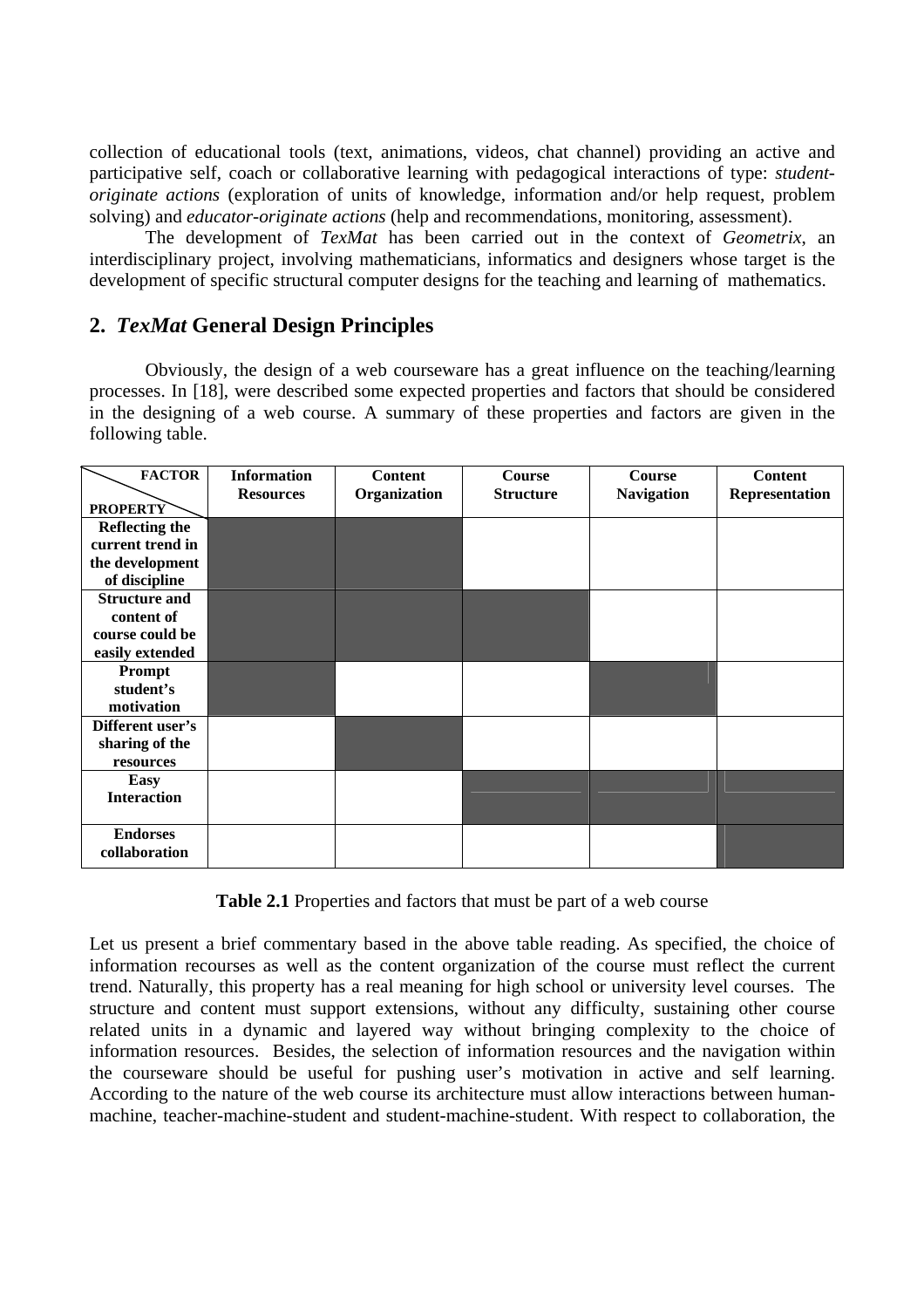representation of the course content must contain learning tasks that could be fulfilled by cooperation.

When designing a web courseware another important aspect to have in mind is related to the learning styles adopted by the course. It is expected that some of the four meaningful learning styles must be present: *concrete experience* (feeling); *abstract conceptualization* (thinking), *reflective observation* (watching) and *active experimentation* (doing), [17]. Depending on the environment and the user's personal features, a learner may prefer one learning style to another but as stated by Feldman [5], learning will be greatly enhanced if one is actively involved in all of them. This can be achieved adding text notes, illustrated examples, interactive or animated demonstrations, quick quizzes, self-tests, etc., functionalities that are present in the courseware as we shall show in the next section.

The way the instructional materials are organized has an enormous influence in the learning efficacy. For the user is better to interact with a course divided in units of knowledge (subsections), which can be associated in blocks (sections) and these in bigger blocks (topics).

We may identify in *TexMat* two distinct block structures: the user block (student's and educator's spaces) and the knowledge block. In figure 2.2 is sketched the block structure adopted for *TexMat.*





**Figure 2.2** *TexMat*'s block structure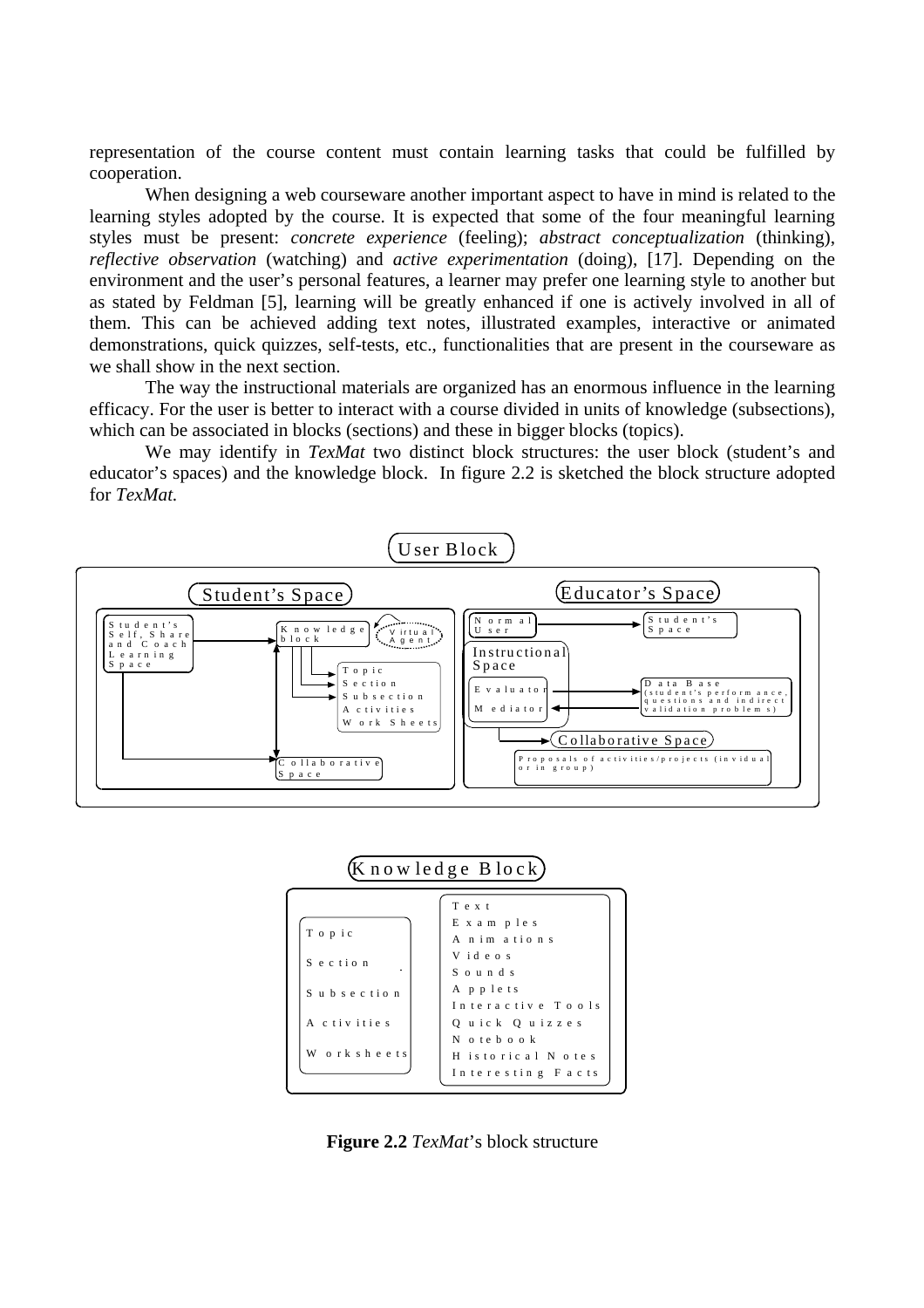## **3.** *TexMat* **Block Structure**

The *TexMat's* contents follow the Mathematics National Curriculum of the Portuguese Basic Education for  $5<sup>th</sup>$  and  $6<sup>th</sup>$  grades. They are grouped in four topics: Geometry (G); Numbers and Calculus (NC); Statistics(S) and Direct Proportionality (DP).

The user block is composed by the student's space (learning environment) and the educator's space (instructional environment).

In student's space the four topics (G, NC, S, DP) are available for users. The choice of one of these topics makes accessible the knowledge block. The students may access to the collaborative space (chat channel or e-mail) to communicate with other peers or/and his/her teacher for discussing ideas and questions and to share knowledge or to receive instructions (activities/projects proposals) from the teacher.

The knowledge block is formed by the content of the web course, animations, audio/video, applets, quick quizzes, a notebook, activities (open-ended problems), worksheets (randomly generated), historical notes and interesting facts.

When the user access to the notebook, he/she (while progressing in learning) may insert, in a condensed way, definitions, principles, concepts, properties, theorems, formulas, schemes, etc. building a personal study guide of quick access. As naturally expected, the user may access whenever he/she feels up his/her notebook to consult, insert, modify or erase information.

The activities (randomly generated) are categorized in three classes: *reproduction* (problems whose solution is a direct application of concepts and procedures), *connection* (problems requiring effortless routines involving distinct concepts) and *reflection* (non trivial problems involving more than one concept). The worksheets are generated upon the choice of some (sub)units of knowledge and are composed by questions of automatic validation.

The interaction between the user and the knowledge block is ruled by a virtual agent who acts, under certain circumstances, as an advisor in the user's navigation.

In figure 3.1 it is illustrated the *TexMat* layout (a classical book), the virtual agent (the friendly user's partner) and the notebook (a personal summary of the essentials of the subject mater). http://www-mat:8081 - bloco de ... |



**Figure 3.1** *TexMat*'s layout, the virtual agent and the notebook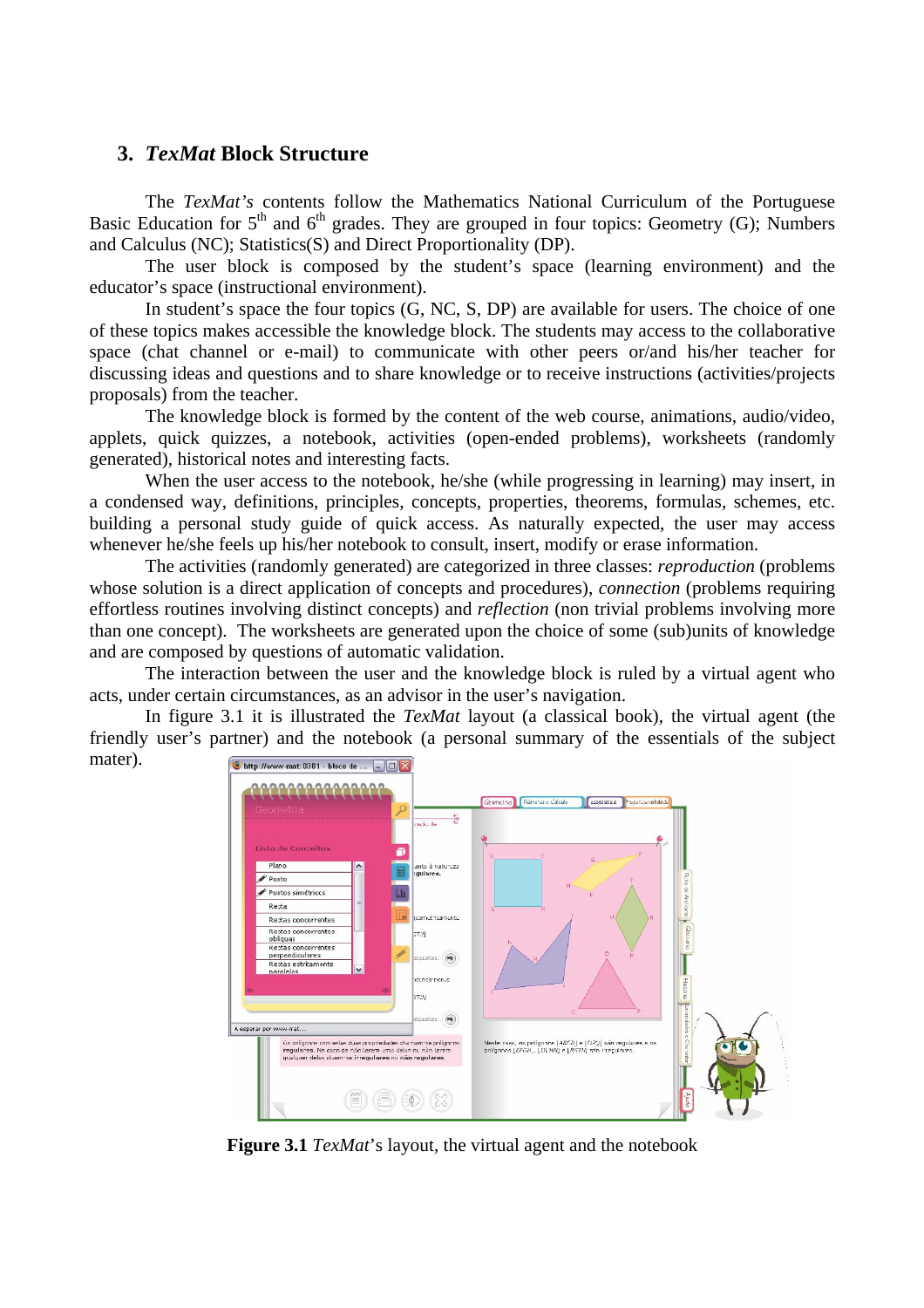The educator's space is designed to be used by teachers and parents. An educator must choose one of the following options: access to the student's space (as a normal user) or to the instruction space. If the access is through the student's space, the educator has exactly the same permissions as a student. If the access is through the instruction space he/she may interact with the software either as a mediator or as an evaluator. Here, the educator has the possibility: (1) to analyse the results stored in a data base related to his student's performance; (2) to receive for validation open answers (connection/reflexion problems) related to *TexMat* activities and; (3) to send proposals of tasks or activities for a specific student or for a group of students.

The structure and content organization of *TexMat* could be easily extended in the sense that it is an open system. Not having in account the amount of routinary technical work, it is, roughly, a question of adding new (sub)topics, activities, applets, etc...

*TextMat* can be navigated linearly as in a classical book, with the advantage of having the index quickly accessible, permitting a direct jump to a specific (sub)topic. On the other hand, the nonlinear navigation capability is one of its advantages over classical books, and can greatly improve the students learning experience. A virtual agent acts as a facilitator in the navigation, advising the best possible paths of navigation having in account the user's performance.

### **4. A Constructivist Learning Environment**

*TexMat* promotes a constructivist learning environment in which the learners construct actively their own knowledge on the basis of their experiences.

The constructivist theory goes back to the XVIII century with I. Kant and Giambattista Vico. Piaget (cognitive constructivist) and Vigotsky (social constructivist) are well known followers of this theory. While Piaget advocates that knowledge acquisition is an adaptive process and results from active cognizing by the individual learner, Vigotsky beliefs that knowledge is the result of social interactions and language usage and thus is a shared, rather than an individual experience, [13].

In [7] is given a list of nine critical criteria that could be used to guide the design and development of an interactive multimedia program for comprising a constructivist shell for the learning of research methodology. The program needed to provide:

1. *An authentic context that reflects the way the knowledge will be used in real life;* 

2. *Authentic activities;* 

3. *Access to expert performances and the modeling of processes;* 

4. *Multiple roles and perspectives;* 

5. *Reflection;* 

6. *Collaborative construction of knowledge;* 

7. *Articulation;* 

8. *Coaching and scaffolding;* 

9. *Authentic assessment.* 

The first two points can be found not only in the room environment corresponding to a specific topic, where a folder containing projects involving activities that have real-world relevance but also in the *TexMat*'s activities.

The third point is given by videos and animations present throughout the courseware. The last point has a local meaning through the quick quizzes and a global one through the automatic validation problems. The remaining points are functionalities of the collaborative space.

Having in account these criteria *TexMat* can be considered a constructivist multimedia learning environment. The conditions for a pilot study with a group of 20-25 students are now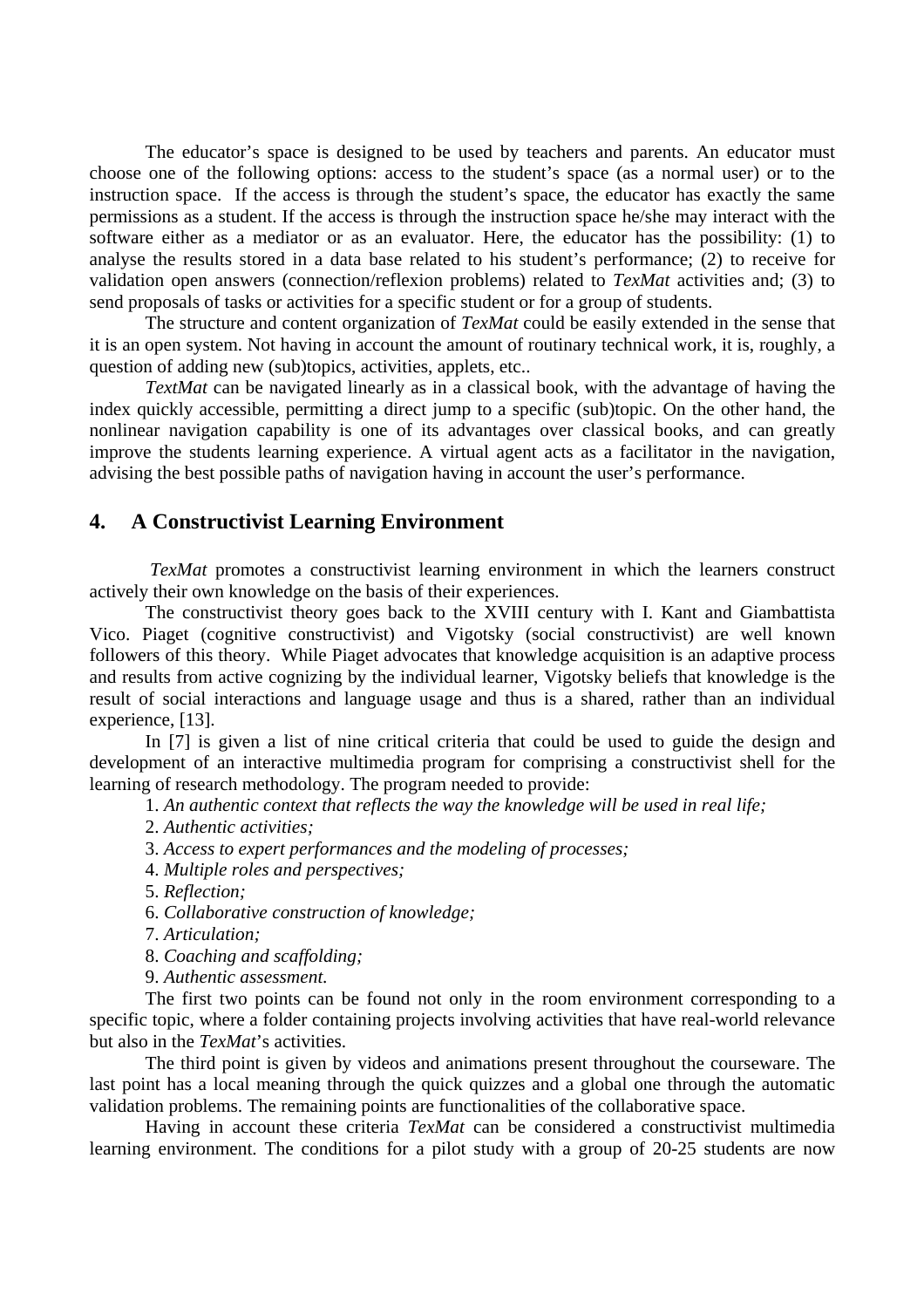fulfilled. During the next two years we intent to follow the students to analyse the learning effects due to their interaction with *TexMat*.

*TexMat* was conceived having the constructivist model as the underlying learning theory. However the collaborative space, were the educator can act as a mediator, can be used having any other learning theory (as the ones mentioned in [6]) in mind.

#### **References**

- [1] Alexander, J. Polyakova-Norwood, V. Johnston, L. Christensen, P. & Loquist, R. S. (2003) Collaborative Development and Evaluation of an Online Nursing Course. *Distance Education*, 24 (1), 41-56.
- [2] Camevale, D. (2000). New master plan in Washington state calls for more online instruction. *The Chronicle of Higher Education*, 46 (22), A50.
- [3] Clerehan, R. Turnbull, J. Moore, T. Brown, A. & Tuovinen, J. (2003) Transforming Learning Support: An Online Resource for a Diverse Student Population. *Education Media International,* 40 (1-2), 15-31.
- [4] Doolittle, Peter (1999) http://edpsychserver.ed.vt.edu/workshops/tohe1999/online.html
- [5] Feldman, L.J. & Hofinger, R.J. (1997). Active participation by sophomore students in the design of experiments, *ASEE/IEEE Frontiers in education Conference*, 1526-1527.
- [6] Funderstanding, About Learning (2001) http://www.funderstanding.com/about\_learning.cfm
- [7] Herrington, J., & Oliver, Standen, P. (2000). Moving from an Instructivist to a Constructivist Multimedia Learning Environment, Journal of Educational Multimedia and Hypermedia, 9 (3), 195-205

http://www.ascilite.org.au/conferences/melbourne95/smtu/papers/herrington.pdf

- [8] Hughes, M. and Daykin, N. (2002) Towards Constructivism: Investigating Students' Perceptions and Learning as a Result of Using an Online Environment. *Innovations in Education and Teaching International*, 39 (3), 217-223.
- [9] Jonassen, H. J. & Rohrer-Murphy, L. (1999) Activity Theory as a Framework for Designing Constructivist Learning Environments. *Educational Technology Research and Development,* 47 (1), 61-69.
- [10]Miller, M.T. & Lu, Mei-Yan. (2003) Serving non-traditional students in e-learning environments: Building Successful Communities in the Virtual Campus. *Education Media International*. 40 ( 1-2), 163-169.
- [11]O'Riordan, C. & Griffith, J. (1999). Computer-assisted instruction. Distance education. Educational technology online systems. World Wide Web. *Journal of Interactive Learning Research*, 10 (314), 263-274.
- [12]Ozsoyoglu, C.; Balkir N. H.; Ozsoyoglu Z. Meral & Cormode G. (2004) On Automated Lesson Construction from Electronic Textbooks. *IEEE Transactions on Knowledge and Data Engineering*, 16 (3), 317-331.
- [13] Prince, Michael J., Felder, Richard M. (2006). Inductive Teaching and Learning Methods: Definitions, Comparisons, and Research Bases, J. Engr. Education, 95 (2), 123-138
- [14]Sims, R. (2003) Promises of Interactivity: Aligning Learner Perceptions and Expectations with Strategies for flexible and online learning. *Distance Education*, 24 (1), 87-103.
- [15]Smith, A. (1999). Web-Based Training. *The Electronic Library*, 17 (5), 338.
- [16] Stocks, J. T. & Feddolino, P. P. (2000). Enhancing computer-mediated teaching through interactivity: The second iteration of a World Wide Web-based graduate social work course. *Research on Social Work Practice*, 10 (4), 505-518.